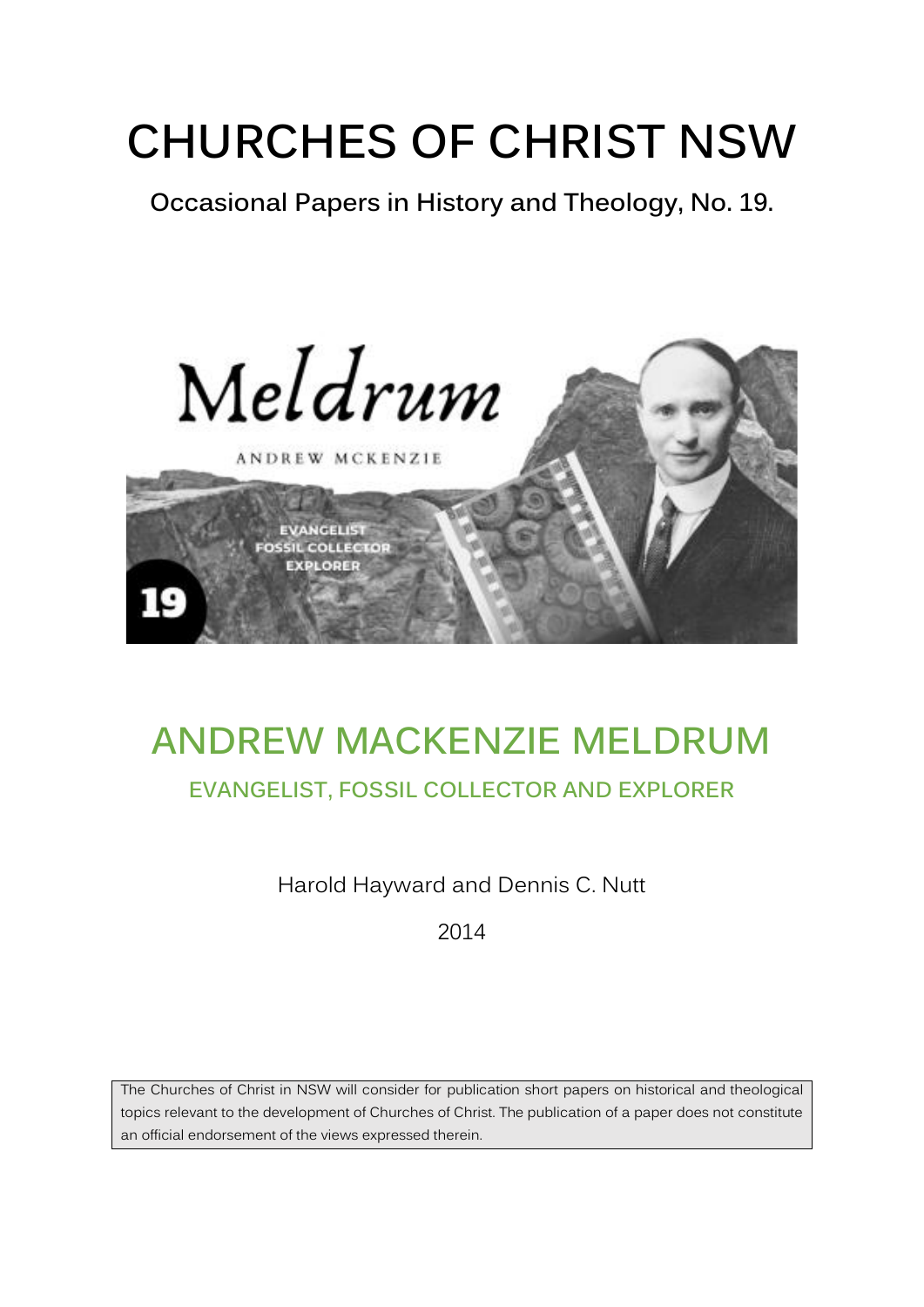## **Andrew MacKenzie Meldrum (1876-1946)**

Enmore (Sydney) Tabernacle has had many remarkable preachers. One of the most remarkable was Andrew MacKenzie Meldrum. Andrew was an adventurer, academic and anthropologist. He was an effective evangelist and a successful businessman.

The son of a stonecutter, Andrew MacKenzie Meldrum was born in Ayrshire, Scotland, in 1876 to Andrew Meldrum and Isabella Smith. At 16 years of age, he left Scotland to travel around the world with his brother. During his travels he took thousands of glass photographic slides. He later used these photographs, and photographs from later travel, to illustrate many informative lectures. His love for anthropology (then a young science) may have been kindled during this trip. In 1894, Andrew went to the United States and enrolled in the College of the Bible at Kentucky University, Lexington. He graduated Master of Arts in 1902, a qualification awarded to those who had completed both the English language and Classics courses. Soon after graduating he came to Australia and took up an appointment as minister of Swanston Street, Melbourne, Church of Christ. It is not clear why Andrew decided to come to Australia, but in doing so he followed in the steps of several College of the Bible graduates including James Johnston, MA, and American W.C. Morro, BA. Andrew may have shared classes with Australians T.G.A. Bagley, W.B. ("Ben") Huntsman, and P.A. Davey. In 1897, the latter was secretary of the Kentucky Student Missionary Society, of which Morro was an executive committee member. The venerable A.B. Maston visited the College of the Bible in 1898 and met members of the Victorian Club (British Empire students), including Andrew. Andrew was a romantic and an adventurer. In an enigmatic illustration published [below] in the Kentucky University magazine *Crimson* in 1899, he dreams of what he wants to do in the future. He seems to be saying that he wants to know more about the world. Perhaps it was that dream that brought him to Australia. It does at least suggest an interest in geography. The vision was already there.



*College of the Bible Class of 1899. Andrew is in the middle row, far right. Huntsman, of Melbourne, is in the middle row, second from left.*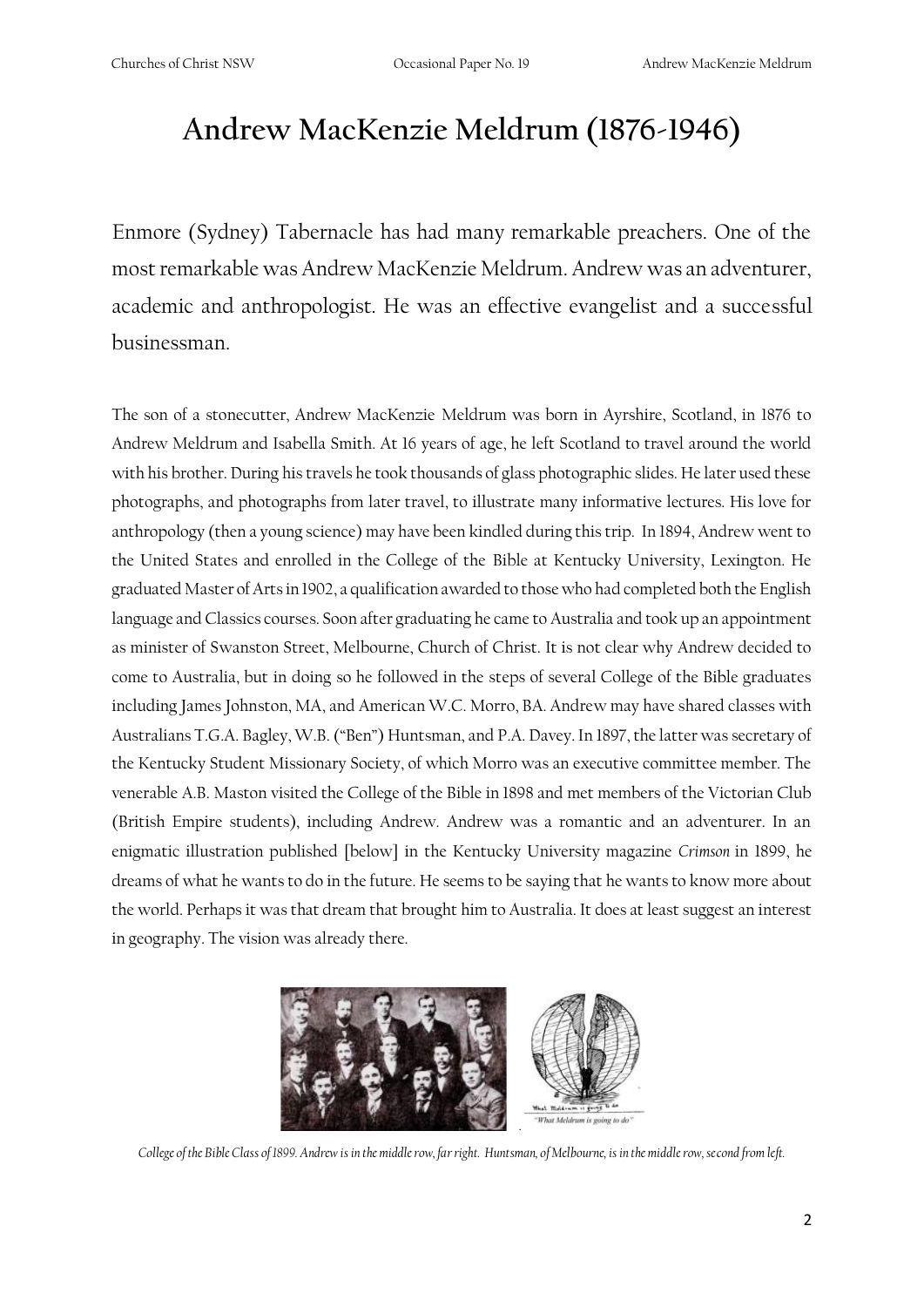#### **In Melbourne**

A report in the Melbourne *Argus* as early as April 1903 shows him fully involved in the ministry at Swanston Street and the work of Conference. Significantly, Andrew followed James Johnston at the city church. Robert Lyall, secretary of the church for many years writes:

*James Johnston . . . was followed by A. Mackenzie Meldrum whose preaching attracted large audiences during his stay with us . . . and he did good work amongst the young of the church.*

Andrew had a particular interest in the physical development of young people. The school hall erected shortly after his arrival was fitted out with a gymnasium for YMCA type activities. Graeme Chapman notes that Andrew visited Ballarat in September 1904 and preached at morning and evening services in September 1904 and gave "interesting and forceful addresses to large audiences".

At the Jubilee Conference of the Victorian churches in 1903, Andrew gave a keynote address on "The Church for the Twentieth Century". Later that year he was a guest speaker, along with A.B. Maston, at the South Australian Conference. A report on the Conference reads:

*"Messrs. Andrew Meldrum and A.B. Maston delivered forcible [forceful?] and earnest addresses."*



*Andrew Meldrum, Swanston Street, 1904*

Andrew must have impressed because he was invited by the Conference to write the Conference Essay for the following year.

At that Conference, the introduction of pioneer A.T. Magarey as president-elect was received "with ringing cheers." The young Andrew was already moving in distinguished company! The Victorian Conference appointed Andrew to the state Foreign Mission Committee in 1904, possible reflecting an emerging interest in anthropology. At the Sunday afternoon meeting, he preached the Conference Sermon on the topic: *"Christ: The World's Greatest Teacher."* 

In 1905, as Melbourne District Chaplain of the Loyal Orange Institution, Andrew presided over a meeting called in connection with the Tercentenary of the failure of the Gunpowder Plot, that is, the failure of Catholic sympathizers associated with Guy Fawkes to blow up the British House of Lords. In those more sectarian times, Andrew was stoutly Protestant and still a British subject, as all Australians were. Short ministries seem to have been a characteristic of his career: he was an entrepreneurial, adventurous spirit who derived satisfaction from meeting the challenges of geographical and gospel frontiers. He was less comfortable in the static roles of established ministries.

#### **The Voyage of La Ventura**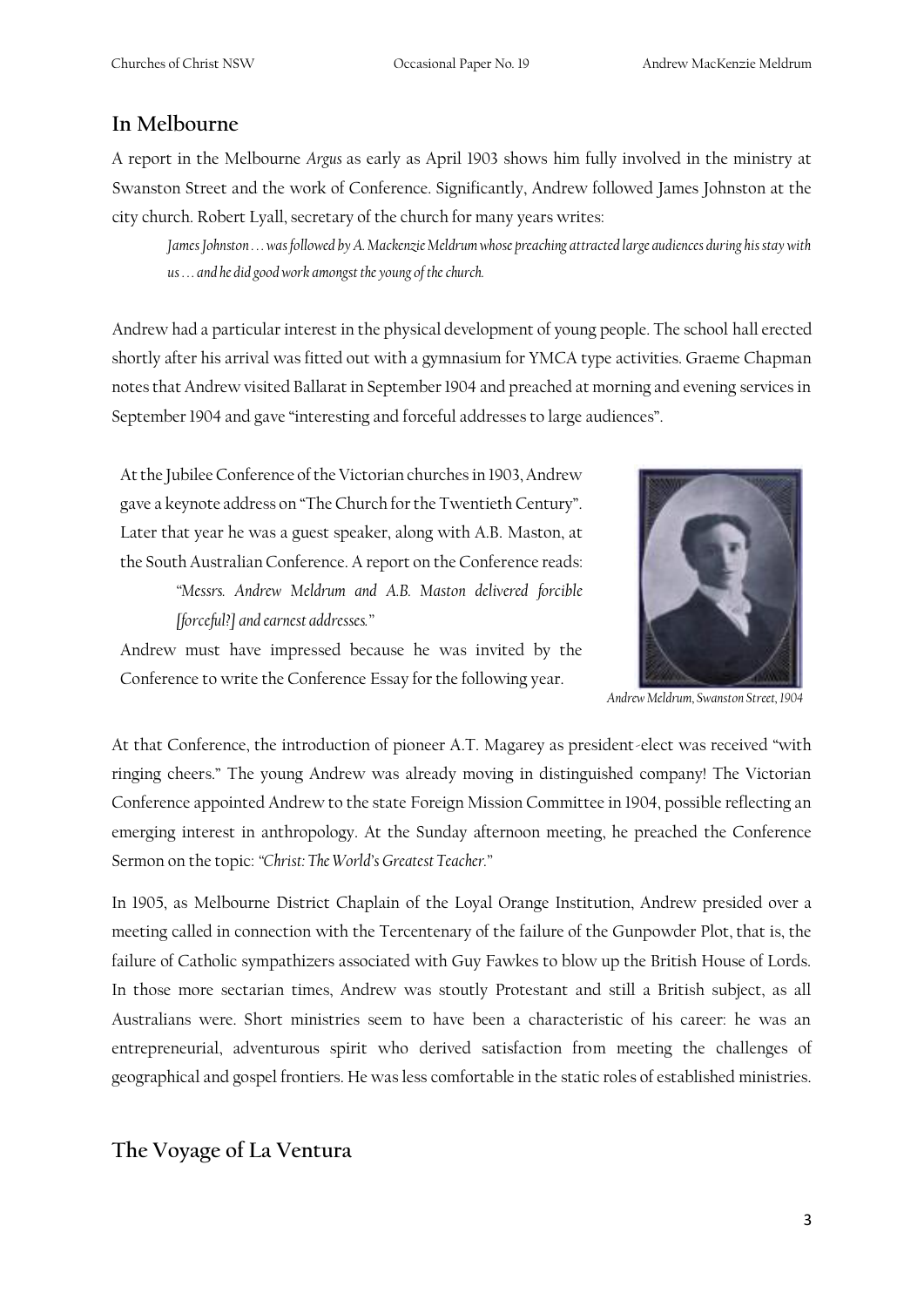Between 1906 and 1908, Andrew embarked on an ambitious program of travel and research that took him around the Pacific, through Asia and the Middle East and eventually back to Scotland. The first part of this journey was in a motorized ketch, La Ventura. The boat was approximately nine metres long. It had a small five-horsepower engine and was equipped with a small galley and primitive facilities—a small ship for such a long journey. With a companion, Charles Henry Gould, described as a painter, he travelled through the Barrier Reef en-route to New Guinea where he explored the Fly River. Along the east coast of Australia, he did evangelistic work, speaking in centres like Lismore, Brisbane, Maryborough, and Rockhampton. It is estimated that he and his companion travelled about 2000 kilometres on their little vessel.



76

 $La Vontura barifies the cycle one. Weier the already still only through displaying a trivial subsupers and is 46. We have that a sum is a possible work of Goul, a significantly.\\$ 

Following a cyclone, they abandoned La Ventura [in Borneo] and travelled by other means to the Philippines, Japan, Korea, Ceylon (now Sri Lanka), India, and Tibet and eventually to the Middle East including The Holy Land. He studied the culture of the lands he visited, located artefacts, and took opportunities to propagate the Christian faith. At some stage Charles Gould separated from Andrew, who went on to Scotland. Gould subsequently had a brilliant military career. He and his father played a small role in the commencement of the church a Red Cliffs, near Mildura in Victoria. Charles Gould's story is told in Occasional Paper No. 10.<sup>1</sup> Back in Scotland in 1907, Andrew undertook evangelistic work and became reacquainted with a childhood friend, Helen Scott Crockatt of Glasgow. He sought permission to marry her. This was refused by Helen's mother, Cora, until Andrew could offer her daughter a more settled situation.



A. Mackenzie Meldrum Helen Meldrum<br>tos by Douglas Strain, courtesy of Dr. Charles Dailey)

The Crockatt family was a well-connected Churches of Christ family in Scotland, with potential family connections to Thomas Campbell of Northern Ireland. *Who's Who in America indicates* Andrew did some preaching in Scotland and undertook further study.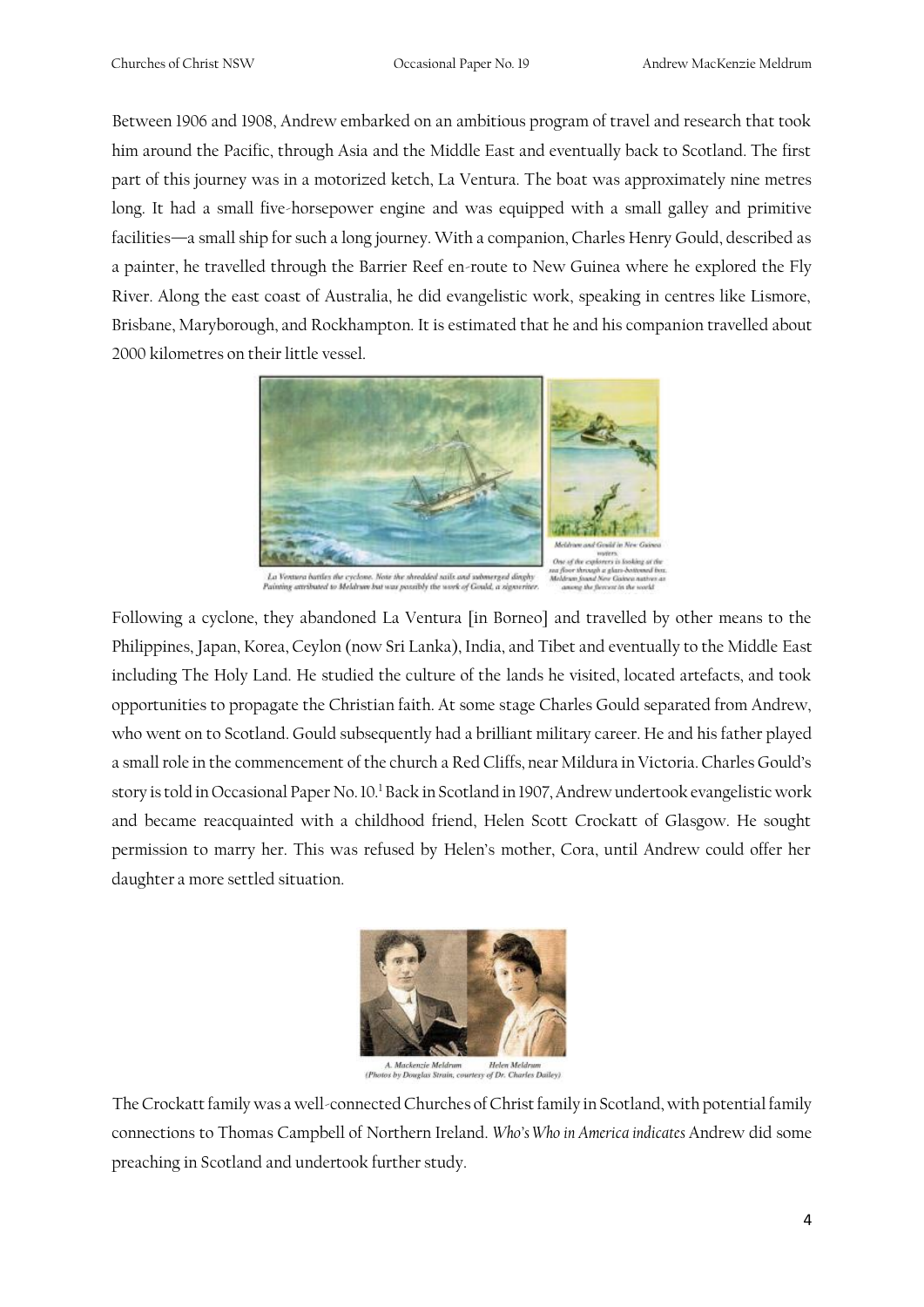#### **Oregon, USA**

In March 1908, Andrew took up a ministry appointment at First Christian Church Pendleton, Oregon, USA. Now in a settled situation, he returned to Scotland in September 1908 and married Helen Crockatt. The marriage celebrant was John Crockatt, an uncle or cousin of Helen's, and a prominent Churches of Christ evangelist. Before he returned to Pendleton, however, there was a fire in the chapel where Andrew's books and artefacts were stored. The wooden building was utterly destroyed and so were his belongings. The warden of the church sent Andrew a telegram with the grim words:

*"Church burned. Books and all lost. 2 Corinthians 4:8" ["We are troubled on every side, yet not distressed; we are perplexed but not in despair"]. Andrew responded with a three-word reply: "Courage. God Lives."* 

The relatively new building was worth around \$15,000, but the insurance company paid out only the policy amount of \$8000. Andrew's books were worth about \$1000 [which puts his personal loss into some perspective]. Andrew and the church were faced with the massive task of rebuilding. Plans were prepared, and a building program was launched. The cornerstone of a beautiful concrete and granite building was laid in 1909. Amid the rebuilding program, Andrew found time to organize another church 70 miles away at Ione, bringing together a congregation, collecting funds and consulting with the Pendleton architect about a building. That same year, Andrew and Helen's first child, Coralynn was born (1909-1954). By the spring of 1910, construction was sufficiently well advanced at Pendleton for a building dedication. The building had fine architectural features. One source attributed the fine stonework and the durability of the building to Andrew's boyhood experience as the son of a stonecutter in Scotland. Mass evangelist Charles Reign Scoville and his evangelistic team, who were in the area, participated in the dedication. Scoville was later to conduct extensive evangelistic campaigns throughout Australia (1912) under the auspices of Churches of Christ. In 2010, First Christian Church Pendleton celebrated the centenary of its "new" building. It currently has a membership of around 500 and is a Disciples of Christ affiliated congregation.



Dovozovov Pendlehm circa 1903

1909 Pendleton Building Sign reads "Gospel Mexting: Every Night at the Christian Church" (Photo from Pioneer History by Dr Charles Dailey) Historic Athena Christian Church

Andrew did not wait around to enjoy the benefits of the new building, however, and moved later that year to the pastorate of Athena Christian Church, Oregon. Ever restless, he submitted his resignation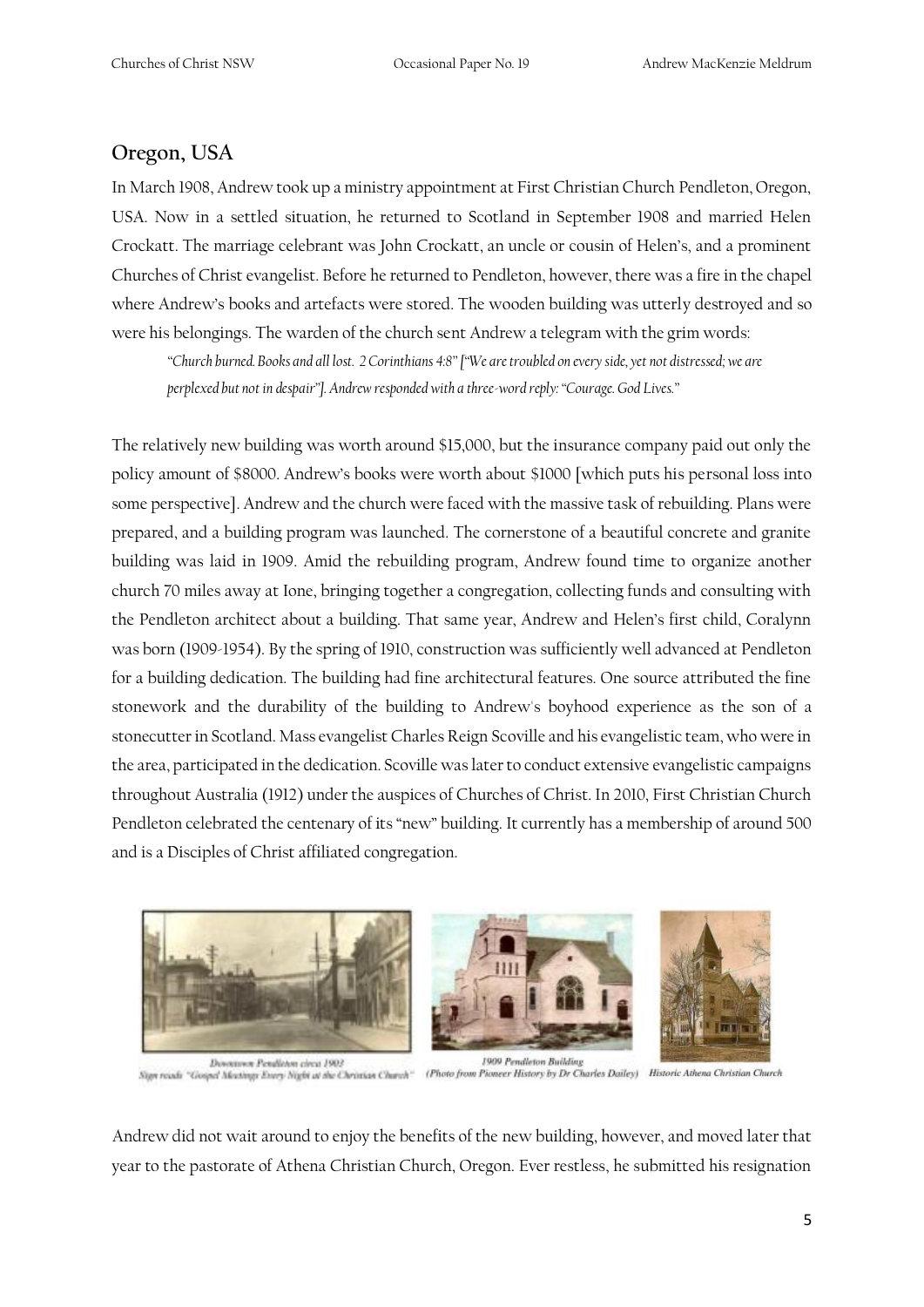at Athena after twelve months. The elders rejected it and so he stayed a further three years. Such a refusal to accept a resignation was almost unprecedented in Christian church circles, but Andrew survived the embarrassment and got on with the job. During his ministry he "attended many meetings and conferences throughout the state and region, organized two evangelistic campaigns, presented numerous illustrated lectures, and helped organize the Holman Christian church in 1913. By 1913, Andrew became a naturalized American citizen and was now father to Isobel Helen (1910-1975), Alistaire Mackenzie (1912-1953).

#### **President Meldrum**

In 1914, Andrew, Helen, Coralynn, Isobel, and Alistaire moved to Spokane, in the neighbouring state of Washington, to participate in the establishment of a new Christian College at Spokane University. Helen was also pregnant again with their fourth child, William Gordon (1914). Employed initially as a field officer and special lecturer, in 1916 Andrew was appointed its Chancellor, and Helen brought their fifth child into the world, Edith Louise (1916-1983). Andrew was appointed President in 1917 and had great plans for the new college, soon gathering a fine faculty and student body. In a report in the *Christian Standard* in 1917, Andrew wrote:



*The college is delightfully situated on an undulating plateau above the famous Spokane Valley. The University owns 168 acres. . . It is the largest college of our brotherhood west of the Rocky Mountains... and [in an allusion to the contemporary world situation] … the territory allocated to Spokane is three times greater than the German empire.* 

In 1917, the student body numbered 186. However, on the home front Andrew and Helen experienced significant grief, losing two of their children, their one-year-old sixth child, Margaret Frances (1918- 1919) and their only son, William Gordon Meldrum. (1914-1920). The University awarded Andrew a Doctor of Divinity in 1921, but in 1922, tragedy struck the family again as Helen suffered a stroke. Andrew was in the eastern states at the time undertaking deputation work. He raced home to be with Helen and joined her a few days before she died. She was only 34 years of age, leaving Andrew to raise their four surviving children alone. Helen had also been his co-worker at the University, teaching in modern languages and had contributed much to the new institution. In late 1922, Andrew resigned as President of the university but continued for a time in his previous role of Chancellor. Helen's death was the most likely catalyst in his decision. For some time, Andrew maintained an ongoing association with the city, if not the university. It is understood he invested successfully in real estate. Around 1918, he had been involved in the establishment of Spokane Historical Society Museum, to which he later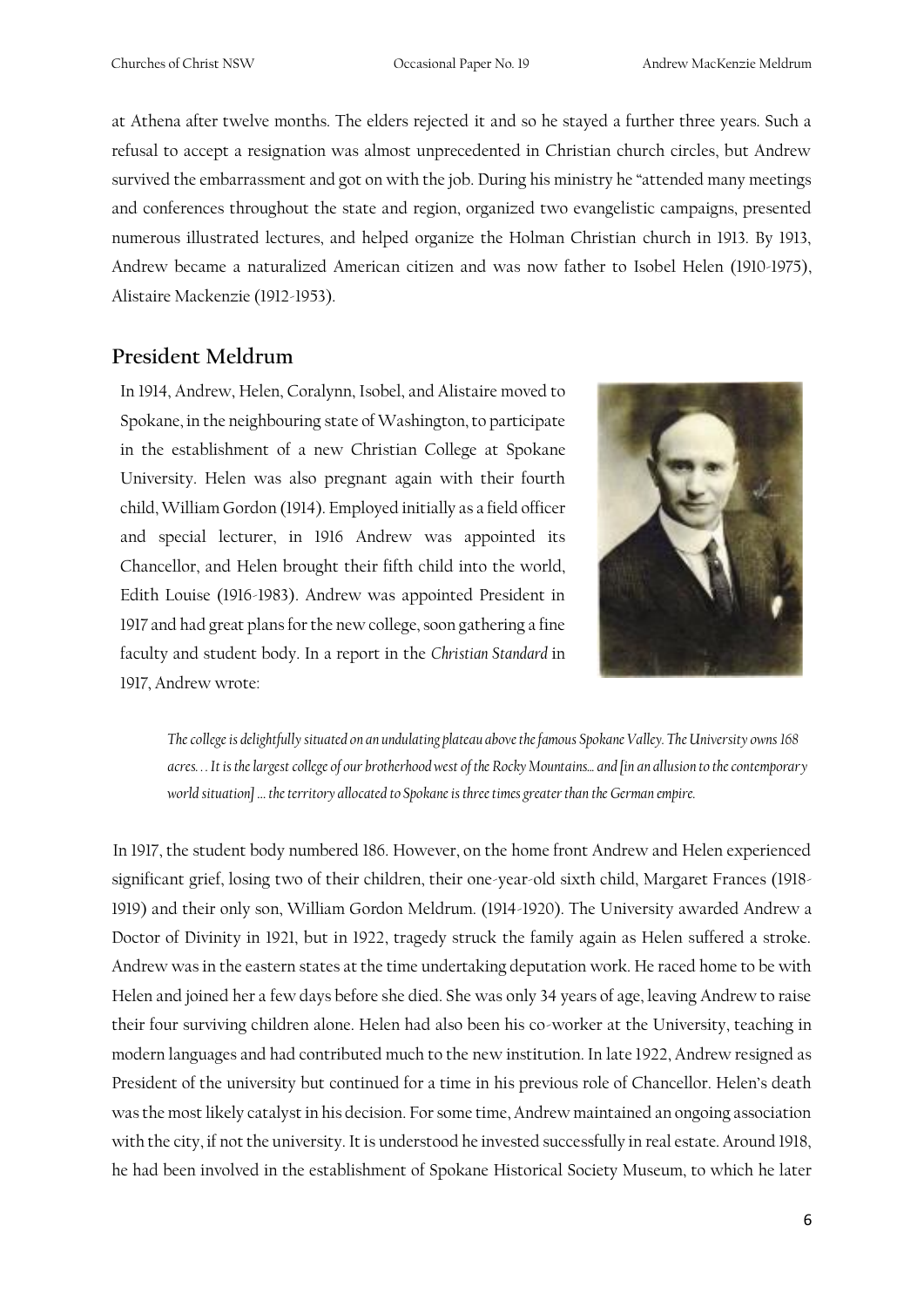gifted several South Sea Island artefacts, a collection of exotic butterflies and a black opal from Lightning Ridge, NSW. He also served for a time as Vice-President of the Spokane Historical Society. A curious reference in *The Argus* in 1928 records that Andrew had written to fellow Scot and ardent churchman, J.A. Wilkie of Ballarat, asking him for a plan of the municipal observatory at Mount Pleasant, together with the cost of equipment and other details because "it is proposed to establish a similar observatory at Spokane". Being free of executive responsibility at the University enabled Andrew to resume travel. In 1924 he visited the orient and undertook preaching engagements in Australia and New Zealand.

During this travel, he remarried in February 1925, to Louise Mitchell of Melbourne. In 1925 in Melbourne, Andrew gave a public lecture in the Independent Hall under the auspices of the Protestant Club of Victoria on "Protestantism and Romanism as a World Force". He may have returned briefly to the USA in 1926, but in 1927 he made a further trip to New Guinea undertaking considerable research. A report in *The Sydney Morning Herald* reads:

*In 1927, Andrew led an expedition to New Guinea and obtained valuable fossils, including primitive skulls, which he presented to the Field Museum, Chicago.* 

Back in the United States and now living in the Los Angeles area, Andrew was invited in mid-1929 to become President of Pacific Bible Seminary. He joined the fledgling college during a time of crisis. The founding President died the day that classes started. Nevertheless, classes went ahead in the basement of Alvarado Church of Christ. However, Andrew did not stay long. As previously noted, he had no heart for administrative and political jungles; the real jungles of New Guinea were easier to handle. In the wider context, Campbell-Stone related churches were riven by the debate over theological liberalism. Andrew had no love for Higher Criticism, then fashionable in theological circles, and this concern may have contributed to a decision to move on. Pacific Bible Seminary survived this crisis and morphed through changes in location and name to emerge as Hope International University; today a Christian Church associated college with around 1700 students. Spokane University fared less well and was caught up in the financial crisis of 1934. It was reorganized around 1935 as Spokane Junior College and moved into the city. Its theological students were transferred to Eugene Bible College, later renamed Northwest Christian College. Part of its former site is now the home of University High School, the name "university" continuing the past association.

Andrew tarried for a while in Los Angeles. A brief notice in the Los Angeles *Times* for 11 January 1930 announced that: "Dr A. Mackenzie Meldrum will speak on 'Through the Seas in a Thirty-Foot Boat' at the Central Y.M.C.A". This lecture seems to refer to his 1906 journey to New Guinea. But there is a little ambiguity about how many journeys he did make to New Guinea. A brief report in *The Sydney Morning*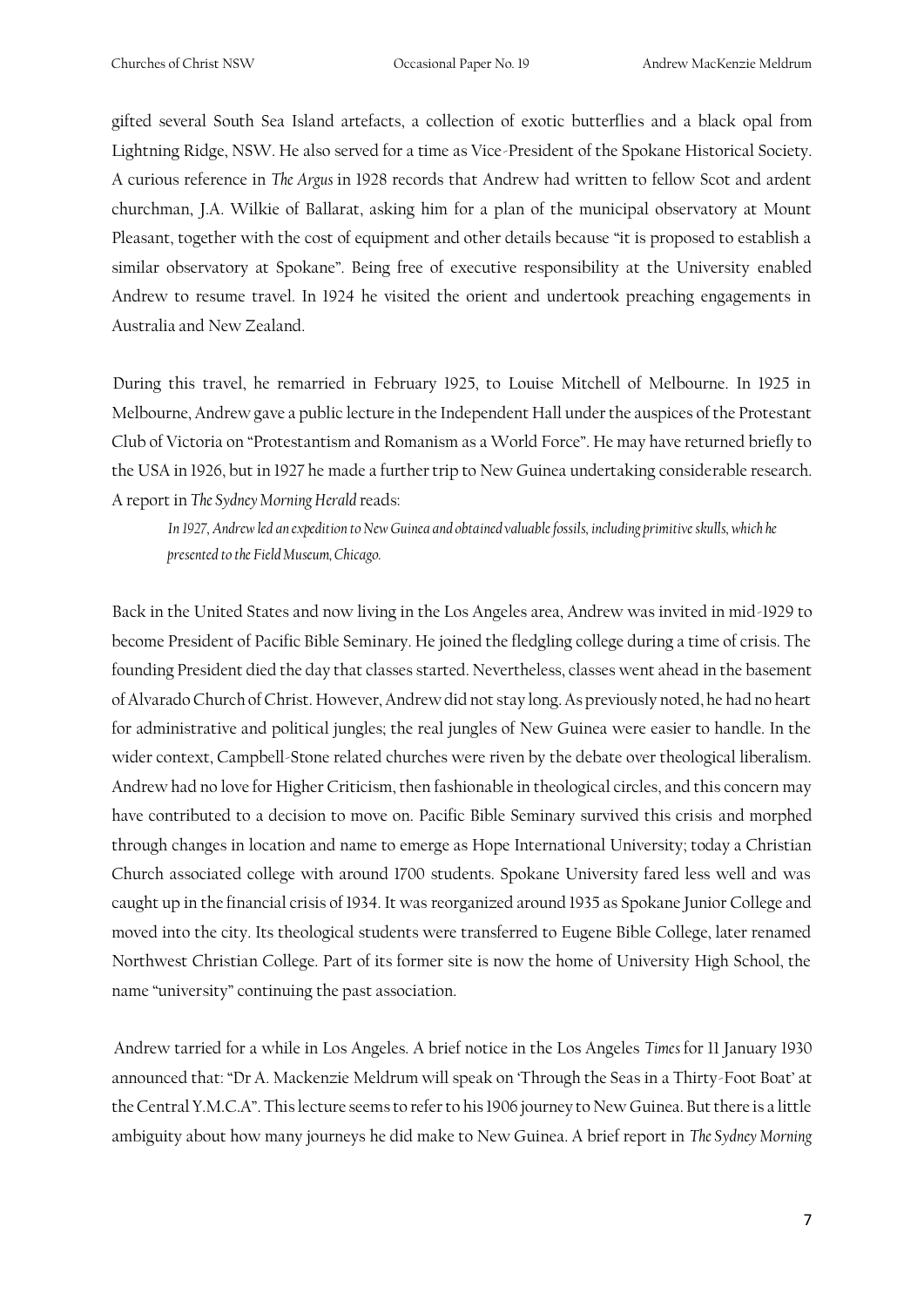*Herald* on his death refers to a journey to the Mamberamo River of (then) Dutch New Guinea (now an Indonesian province):

*Dr Meldrum . . . gave up ministry in 1930 to become an anthropologist. He left America to explore the Mamberamo River, Dutch New Guinea, but abandoned the trip because of Japanese hostility and came to Australia.* 

The Mamberamo River is a large Amazon like waterway in the north of the province. At that time, it was unexplored with some local tribes never having seen Europeans. Japanese settlers had taken up leases along the coast and Andrew deemed it unwise to proceed. At that stage America had strained relationships with Japan, and creating an international incident was not on his agenda. This journey appears to have been undertaken around 1932 - 1933. Andrew returned to Australia and entered an interim ministry at Marrickville Church of Christ. He spent four months at Marrickville and after a much-appreciated ministry accepted a call to the nearby Enmore church, the "mother" church of Churches of Christ in NSW. He laboured there for about twelve months before taking leave in 1935, to visit Europe. During this trip he attended the World Convention of Churches at Leicester, and the "Polish convention" in Kobryn, Poland.

It is not clear exactly to what this "Polish Convention" referred, but Kobryn was the location of the Polish Home Mission office of the Churches of Christ in Poland. At the time Churches of Christ had some 65 established churches in Poland with over 100 evangelists. A surviving photo (following) suggests the "Polish convention" might have been a meeting of some of these evangelists. "Poland" - presumed to be the group Meldrum (second



from right) met with at Kobryn, Poland [now Belarus].

Delegates from Kobryn attended the World Convention at Leicester in 1935. The visit to Poland alerted Andrew to serious concerns about Nazi Germany as the following report suggests:

*Dr A. Mackenzie Meldrum, a leading anthropologist, and Church of Christ minister in charge of the Enmore Tabernacle, who returned from a world tour by the Lurline today, said that in Hitler's Germany the usual matriculation examinations had been replaced by tests for the ability to fly an aeroplane. Dr Meldrum said that the subtle encouragement offered to young men in Germany to qualify as airmen … was typical of the general thoroughness of Herr Hitler's rule.* 

This was an ominous sign of the disaster that was enveloping Europe. On his return to Sydney, he committed himself once again to local ministry and "good progress" was reported at Enmore. In 1936, Enmore celebrated the golden jubilee of its "new" building (opened after the church's relocation from Newtown). In that year there were eighteen additions by faith and baptism and twenty-seven in 1937,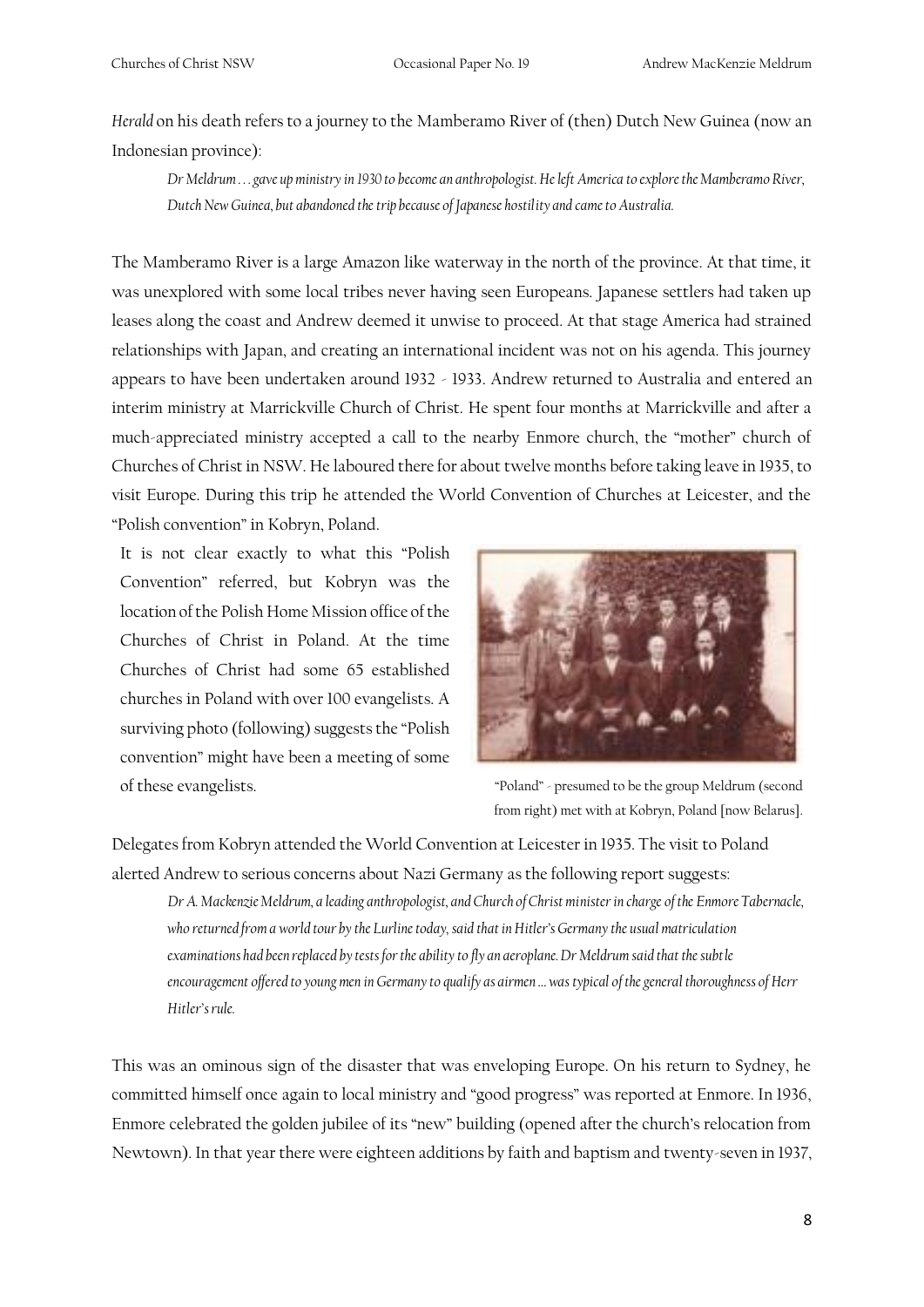the last full year of Andrew's ministry. The nominal membership base of the church at that time was

approximately 350. It was still a substantial congregation.

During his time at Enmore, Andrew continued to serve the wider church. He was the guest speaker at a community service arranged by the NSW Council of Churches and on several occasions was the guest speaker at PSA (Pleasant Sunday Afternoon) Services conducted by the then-Methodist Central Mission in *The Lyceum Theatre.* These were popular events in the city's life in the 1930s and could attract up to 1200 people. Andrew participated in the Centenary program of the Victorian Conference in 1934, addressing a public rally in the Melbourne Town Hall.



1934 Invitation to the Welcome Service for Andrew Meldrum.

A report reads:

*Tea will be served in the main and lower hall at 6.15 pm and a public meeting will follow at 7.15pm. Mr. Ernest Tippett will lead a combined choir while Mr. Herbert Davis will be the organist. Dr A. Mackenzie Meldrum of Enmore (NSW) will deliver an address.* 

Melbourne Town Hall, of course, was just down the road from where Andrew started full-time ministry in 1903 at Swanston Street Church of Christ. Andrew retired from Enmore in January 1938 at the age of 61. It is hard to believe that after such an active life he simply "gave it away" at such a comparatively early age. It is possible that he did anticipate further travel back to Washington State or California to visit his children and grandchildren, and old friends. However, there is no accessible public information about his further activities. By 1938, overseas travel had become dangerous, and impossible from September 1939, when German armies began pouring into Poland. Furthermore, his wife Louise was much older than he, and it is possible that health problems were beginning to plague them both.

In retirement, Andrew and Louise moved to Military Road, Cremorne, on Sydney's sedate lower north shore, with little to disturb them other than the rattle of trams on their way to Spit Junction and Balmoral. Military Road is now a clogged major thoroughfare to Sydney's northern beaches. Andrew and Louise had no children together, but Louise had relatives, a brother or sister, living in the Cremorne area. Andrew Meldrum died of a debilitating kidney disease at nearby Mosman on 20 October 1943 and was cremated at the Northern Suburbs Crematorium. The veteran minister Danny Wakeley, his successor at Marrickville, conducted the funeral. Obituaries were published in *The Sydney Morning Herald, the Spokane Chronicle* and *The Christian Evangelist* (Indianapolis*):*

*Dr Meldrum was an authority on the South Pacific and has given lectures on New Guinea civilization and life in other*  islands now [1943] in the news. He was widely known as a scientist, explorer, minister, and public speaker.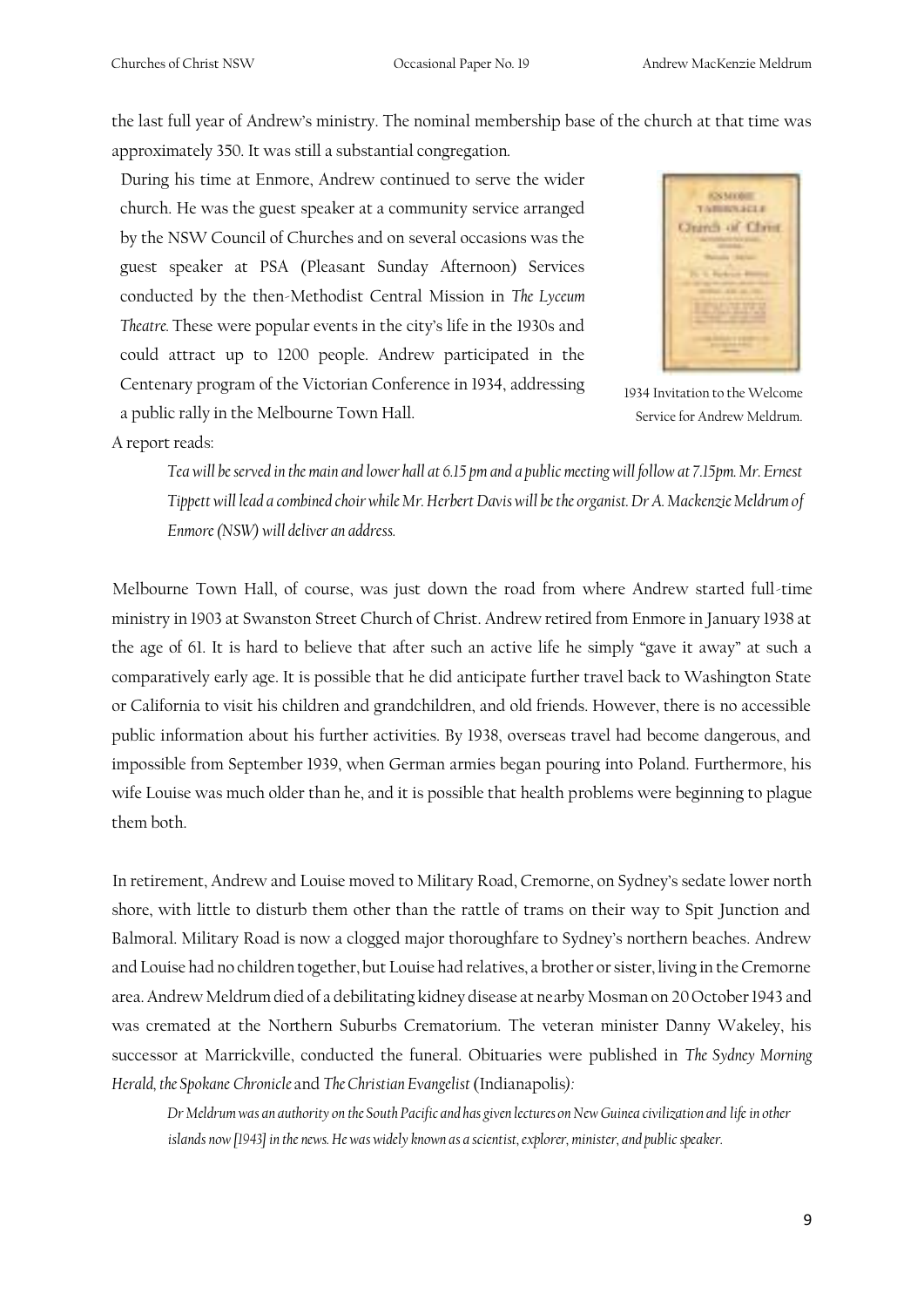A postscript to his life is found in an "In Memoriam" notice placed by Louise in *The Argus* twelve months after his death, for the benefit of their Victorian friends. Louise died in 1956 in her 90th year, also in the Cremorne / Mosman area. Altogether, Andrew spent more than a third of his career in Australia and the South Pacific, but he is not remembered here. He was a man of strong intellect, able to combine both a passion for science and the gospel―a Renaissance man. He is attributed as having visited every continent and more than 50 countries, and carried out research in New Guinea, Africa, China, and Tibet. He was a fine ambassador for Australian Churches of Christ, being much in demand as a lecturer and speaker. Andrew was described in the American *Who's Who* as being one of America's finest poets. One of his poems adorned a Christmas Greeting card sent out by the Enmore Tabernacle. A true Scot and a lover of golf, he was unsurprisingly a devotee of the Scottish poet Robbie Burns. The following are the final verses of a poem he wrote about Burns:

> Let not the poet be despised, Nor smile with those who would, Since many a man's been canonized, Who did the world less good. Where e're Scot dwell, where don't they? Each year this day returns We'll meet in social harmony To honour Robert Burns Come, toast the bard from Doon-side, Old Scotia's best loved seer, Though 'neath the Southern Cross we bide His name we still revere.

Andrew still rests 'neath the Southern Cross; a plaque in Northern Suburbs crematorium marks the spot - a strange final resting place for the former President of Spokane University and it is unlikely that anyone has visited his memorial for over seventy years. By a quirk of fate, a message from Andrew still lingers in cyberspace. Until recently, the following endorsement by him appeared on the website promoting the recuperative values of Hepburn Spa, Victoria, resort:



Andrew Meldrum's funerary plaque, Northern Suburbs Crematorium, Ryde NSW

*After having travelled in 45 countries of the world, and having seen most of the famous springs, both hot and cold, I unhesitatingly say that Hepburn Springs are superior to most of them in native beauty, invigorating force and curative powers.*

It is just as well the site webmaster did not know that Andrew was a Doctor of Divinity and a minister of the gospel, otherwise, this might have been seen as a sinister immersionist plot! Andrew would have appreciated the joke.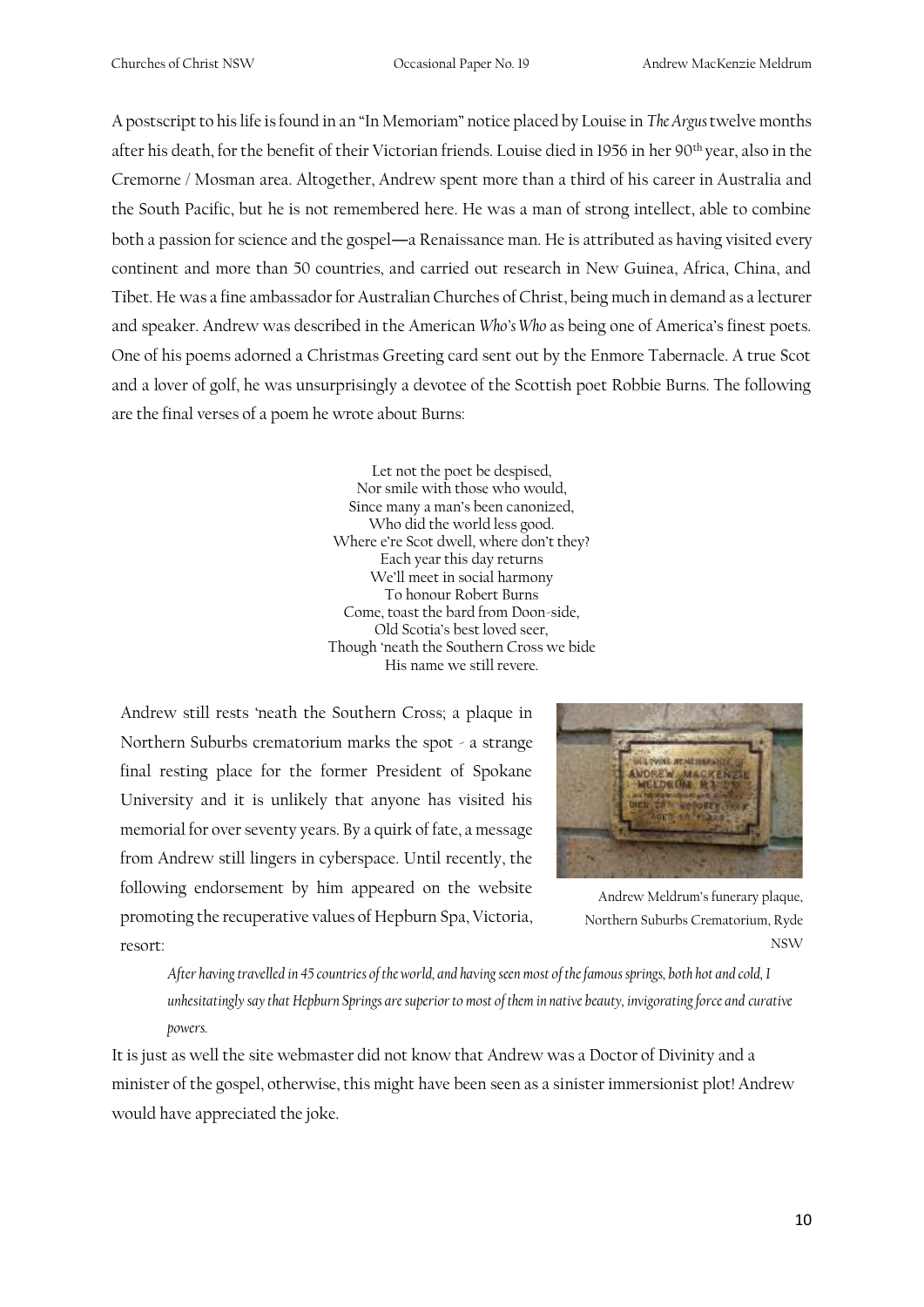#### **THE WISDOM OF ANDREW MACKENZIE MELDRUM**

"None now believes that man descended from the monkey, and the missing link is now regarded as something of a myth"

―Dr Meldrum a noted US anthropologist, arriving in Australia on the Monterey (Sydney *Morning Herald* 7<sup>th</sup> November 1933)

\*\*\*

"There were three great mountain peaks of revelation – Moses, the prophets and Jesus Christ all of whom offered guidance to God's people. If man was to love God, he must become interested in the things in which God was interested. God was interested in man; therefore, man must be interested in his fellow men"

—in a service arranged by the NSW Council of Churches (*Sydney Morning Herald* 31<sup>st</sup> March 1934) \*\*\*

"Our professors are learned men. But they do not profess to be wise above that which is written. They are here to teach God's word and not to manufacture Bibles of their own" – the mission of Spokane University (Christian Standard 25<sup>th</sup> August 1917)

\*\*\*

"The brain of man grows from the time he is born and never stops working. The brain of an ape stopped working when the animal was three years of age…. God is the Father of man, but not the Father of the apes. He was the creator of apes"

—in an address at a united intercessory service at the Sydney Town Hall (Sydney Morning Herald 10<sup>th</sup> January 1935)

\*\*\*

"Despite the world's progress in the last 50 years, the mental calibre of today was no higher than it was when the discovery was made that cereals were food, and fire was an aid to

man"

 $-$ from an address to the Parramatta district convention of Churches of Christ (Sydney Morning Herald 21<sup>st</sup> January 1935)

\*\*\*

"I feel some new common language should be created for the golfer to address his ball…. Believe me I have heard good fathers, as well as good Presbyterians, use language that is not in the prayer book, nor was it Latin, and claim they were only talking to the ball. There is nothing in the world like a good game of golf to keep a man humble"

—musing on the game of golf (Spokesman Review 15<sup>th</sup> May 1932) [The foregoing quotes from the press should not be taken as fully representative of

Meldrum's anthropological or theological views]